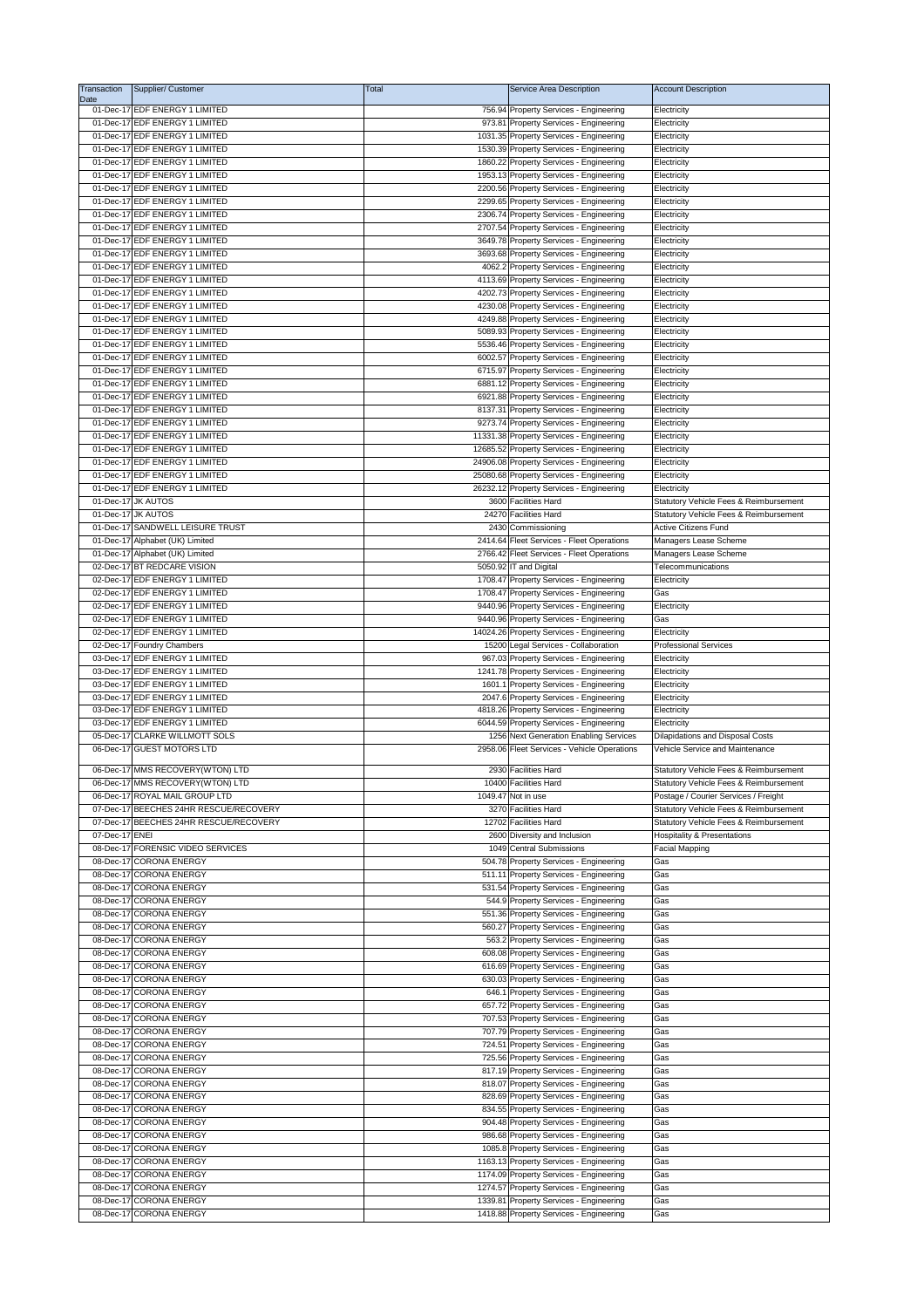| 08-Dec-17 CORONA ENERGY                        |                                                                                    | Gas                                    |
|------------------------------------------------|------------------------------------------------------------------------------------|----------------------------------------|
|                                                | 1519.72 Property Services - Engineering                                            |                                        |
| 08-Dec-17 CORONA ENERGY                        | 1595.23 Property Services - Engineering                                            | Gas                                    |
| 08-Dec-17 CORONA ENERGY                        | 1790.7 Property Services - Engineering                                             | Gas                                    |
| 08-Dec-17 CORONA ENERGY                        | 2119.56 Property Services - Engineering                                            | Gas                                    |
| 08-Dec-17 CORONA ENERGY                        | 2132.23 Property Services - Engineering                                            | Gas                                    |
|                                                |                                                                                    |                                        |
| 08-Dec-17 CORONA ENERGY                        | 2148.72 Property Services - Engineering                                            | Gas                                    |
| 08-Dec-17 CORONA ENERGY                        | 2224.44 Property Services - Engineering                                            | Gas                                    |
| 08-Dec-17 CORONA ENERGY                        | 2677.37 Property Services - Engineering                                            | Gas                                    |
|                                                |                                                                                    |                                        |
| 08-Dec-17 CORONA ENERGY                        | 2682.69 Property Services - Engineering                                            | Gas                                    |
| 08-Dec-17 CORONA ENERGY                        | 2698.5 Property Services - Engineering                                             | Gas                                    |
| 08-Dec-17 CORONA ENERGY                        | 2908.19 Property Services - Engineering                                            | Gas                                    |
|                                                |                                                                                    |                                        |
| 08-Dec-17 CORONA ENERGY                        | 3424.25 Property Services - Engineering                                            | Gas                                    |
| 08-Dec-17 CORONA ENERGY                        | 3769.48 Property Services - Engineering                                            | Gas                                    |
| 08-Dec-17 CORONA ENERGY                        | 5590.41 Property Services - Engineering                                            | Gas                                    |
| 08-Dec-17 CORONA ENERGY                        | 6213.76 Property Services - Engineering                                            | Gas                                    |
|                                                |                                                                                    |                                        |
| 08-Dec-17 CORONA ENERGY                        | 6955.36 Property Services - Engineering                                            | Gas                                    |
| 09-Dec-17 CORONA ENERGY                        | 500 Property Services - Engineering                                                | Gas                                    |
| 09-Dec-17 CORONA ENERGY                        | 500.34 Property Services - Engineering                                             | Gas                                    |
|                                                |                                                                                    |                                        |
| 09-Dec-17 CORONA ENERGY                        | 509.48 Property Services - Engineering                                             | Gas                                    |
| 09-Dec-17 CORONA ENERGY                        | 515.3 Property Services - Engineering                                              | Gas                                    |
| 09-Dec-17 CORONA ENERGY                        | 594.41 Property Services - Engineering                                             | Gas                                    |
|                                                |                                                                                    |                                        |
| 09-Dec-17 CORONA ENERGY                        | 606.45 Property Services - Engineering                                             | Gas                                    |
| 09-Dec-17 CORONA ENERGY                        | 630.29 Property Services - Engineering                                             | Gas                                    |
| 09-Dec-17 CORONA ENERGY                        | 635.86 Property Services - Engineering                                             | Gas                                    |
| 09-Dec-17 CORONA ENERGY                        | 662.64 Property Services - Engineering                                             | Gas                                    |
|                                                |                                                                                    |                                        |
| 09-Dec-17 CORONA ENERGY                        | 682.31 Property Services - Engineering                                             | Gas                                    |
| 09-Dec-17 CORONA ENERGY                        | 717.82 Property Services - Engineering                                             | Gas                                    |
| 09-Dec-17 CORONA ENERGY                        | 736.76 Property Services - Engineering                                             | Gas                                    |
|                                                |                                                                                    |                                        |
| 09-Dec-17 CORONA ENERGY                        | 739.39 Property Services - Engineering                                             | Gas                                    |
| 09-Dec-17 CORONA ENERGY                        | 745.57 Property Services - Engineering                                             | Gas                                    |
| 09-Dec-17 CORONA ENERGY                        | 753.1 Property Services - Engineering                                              | Gas                                    |
|                                                |                                                                                    |                                        |
| 09-Dec-17 CORONA ENERGY                        | 981.6 Property Services - Engineering                                              | Gas                                    |
| 09-Dec-17 CORONA ENERGY                        | 999.33 Property Services - Engineering                                             | Gas                                    |
| 09-Dec-17 CORONA ENERGY                        | 1028.28 Property Services - Engineering                                            | Gas                                    |
|                                                |                                                                                    |                                        |
| 09-Dec-17 CORONA ENERGY                        | 1268.29 Property Services - Engineering                                            | Gas                                    |
| 09-Dec-17 CORONA ENERGY                        | 1358.36 Property Services - Engineering                                            | Gas                                    |
| 09-Dec-17 CORONA ENERGY                        | 1438.27 Property Services - Engineering                                            | Gas                                    |
| 09-Dec-17 CORONA ENERGY                        | 1464.49 Property Services - Engineering                                            | Gas                                    |
|                                                |                                                                                    |                                        |
| 09-Dec-17 CORONA ENERGY                        | 1666.84 Property Services - Engineering                                            | Gas                                    |
| 09-Dec-17 CORONA ENERGY                        | 1713.83 Property Services - Engineering                                            | Gas                                    |
| 09-Dec-17 CORONA ENERGY                        | 1843.64 Property Services - Engineering                                            | Gas                                    |
|                                                |                                                                                    |                                        |
| 09-Dec-17 CORONA ENERGY                        | 1867.95 Property Services - Engineering                                            | Gas                                    |
| 09-Dec-17 CORONA ENERGY                        | 1924.27 Property Services - Engineering                                            | Gas                                    |
| 09-Dec-17 CORONA ENERGY                        | 1958.12 Property Services - Engineering                                            | Gas                                    |
|                                                |                                                                                    |                                        |
|                                                |                                                                                    |                                        |
| 09-Dec-17 CORONA ENERGY                        | 2445.08 Property Services - Engineering                                            | Gas                                    |
| 09-Dec-17 CORONA ENERGY                        | 2457.16 Property Services - Engineering                                            | Gas                                    |
|                                                |                                                                                    |                                        |
| 09-Dec-17 CORONA ENERGY                        | 2698.23 Property Services - Engineering                                            | Gas                                    |
| 09-Dec-17 CORONA ENERGY                        | 2895.96 Property Services - Engineering                                            | Gas                                    |
| 09-Dec-17 CORONA ENERGY                        | 3271.46 Property Services - Engineering                                            | Gas                                    |
| 09-Dec-17 CORONA ENERGY                        | 4399.8 Property Services - Engineering                                             | Gas                                    |
|                                                |                                                                                    |                                        |
| 09-Dec-17 ECCO SAFETY GROUP UK LIMITED         | 2283.61 Fleet Services - Vehicle Operations                                        | Vehicle Service and Maintenance        |
|                                                |                                                                                    |                                        |
| 10-Dec-17 FORENSIC VIDEO SERVICES              | 7000 Digital Forensics                                                             | <b>Facial Mapping</b>                  |
| 10-Dec-17 FORENSIC VIDEO SERVICES              | 9715 Central Submissions                                                           | <b>Facial Mapping</b>                  |
| 10-Dec-17 CORONA ENERGY                        | 1121.43 Property Services - Engineering                                            | Gas                                    |
|                                                |                                                                                    |                                        |
| 10-Dec-17 ELMMS GILMORE LIBERSON SOLICITORS    | 11903 Legal Services - Collaboration                                               | <b>Professional Services</b>           |
| 11-Dec-17 WATERPLUS SELECT LIMITED             | 634.76 Property Services - Engineering                                             | Water                                  |
| 12-Dec-17 WITTON LODGE COMMUNITY ASSOC         | 3844.75 Commissioning                                                              | <b>Active Citizens Fund</b>            |
| 13-Dec-17 FORENSIC VIDEO SERVICES              | 2700 Central Submissions                                                           | <b>Facial Mapping</b>                  |
|                                                |                                                                                    |                                        |
| 13-Dec-17 CRIMESTOPPERS                        | 10000 Strategy & Direction Unit                                                    | Contribution to Partner Agencies       |
| 14-Dec-17 FORENSIC VIDEO SERVICES              | 6200 Central Submissions                                                           | <b>Facial Mapping</b>                  |
| 14-Dec-17 CLARKE WILLMOTT SOLS                 | 500 Next Generation Enabling Services                                              | Dilapidations and Disposal Costs       |
|                                                | 47720 Facilities Hard                                                              |                                        |
| 15-Dec-17 JACKSONS RECOVERY BHAM LTD           |                                                                                    | Statutory Vehicle Fees & Reimbursement |
| 15-Dec-17 WATERPLUS SELECT LIMITED             | 1821.88 Property Services - Engineering                                            | Water                                  |
| 16-Dec-17 CAPSTICKS SOLICITORS                 | 812 Legal Services - Collaboration                                                 | <b>Professional Services</b>           |
| 16-Dec-17 CELLMARK                             | 1076 Central Submissions                                                           | <b>DNA PACE</b>                        |
|                                                |                                                                                    |                                        |
| 17-Dec-17 CAPSTICKS SOLICITORS                 | 1660 Legal Services - Collaboration                                                | <b>Professional Services</b>           |
| 19-Dec-17 ELMMS GILMORE LIBERSON SOLICITORS    | 852 Legal Services - Collaboration                                                 | <b>Professional Services</b>           |
| 19-Dec-17 VIRGIN MEDIA BUSINESS                | 21018.68 IT and Digital                                                            | Telecommunications                     |
|                                                |                                                                                    |                                        |
| 20-Dec-17 BRITISH GAS                          | 567.84 Property Services - Engineering                                             | Electricity                            |
| 20-Dec-17 BRITISH GAS                          | 578.78 Property Services - Engineering                                             | Electricity                            |
| 20-Dec-17 BRITISH GAS                          | 754.07 Property Services - Engineering                                             | Electricity                            |
| 20-Dec-17 BRITISH GAS                          | 778.85 Property Services - Engineering                                             | Electricity                            |
|                                                |                                                                                    |                                        |
| 20-Dec-17 BRITISH GAS                          | 811.21 Property Services - Engineering                                             | Electricity                            |
| 20-Dec-17 BRITISH GAS                          | 841.42 Property Services - Engineering                                             | Electricity                            |
| 20-Dec-17 BRITISH GAS                          | 872.63 Property Services - Engineering                                             | Electricity                            |
|                                                |                                                                                    |                                        |
| 20-Dec-17 BRITISH GAS                          | 877.89 Property Services - Engineering                                             | Electricity                            |
| 20-Dec-17 BRITISH GAS                          | 909.05 Property Services - Engineering                                             | Electricity                            |
| 20-Dec-17 BRITISH GAS                          | 985.24 Property Services - Engineering                                             | Electricity                            |
|                                                |                                                                                    |                                        |
| 20-Dec-17 BRITISH GAS                          | 1102.53 Property Services - Engineering                                            | Electricity                            |
| 20-Dec-17 BRITISH GAS                          | 1160.7 Property Services - Engineering                                             | Electricity                            |
| 20-Dec-17 BRITISH GAS                          | 1226.66 Property Services - Engineering                                            | Electricity                            |
|                                                |                                                                                    |                                        |
| 20-Dec-17 BRITISH GAS                          | 1301.24 Property Services - Engineering                                            | Electricity                            |
| 20-Dec-17 BRITISH GAS                          | 1472.75 Property Services - Engineering                                            | Electricity                            |
| 20-Dec-17 BRITISH GAS                          | 1822.21 Property Services - Engineering                                            | Electricity                            |
|                                                |                                                                                    |                                        |
| 20-Dec-17 BRITISH GAS<br>20-Dec-17 BRITISH GAS | 1873.21 Property Services - Engineering<br>1939.28 Property Services - Engineering | Electricity<br>Electricity             |